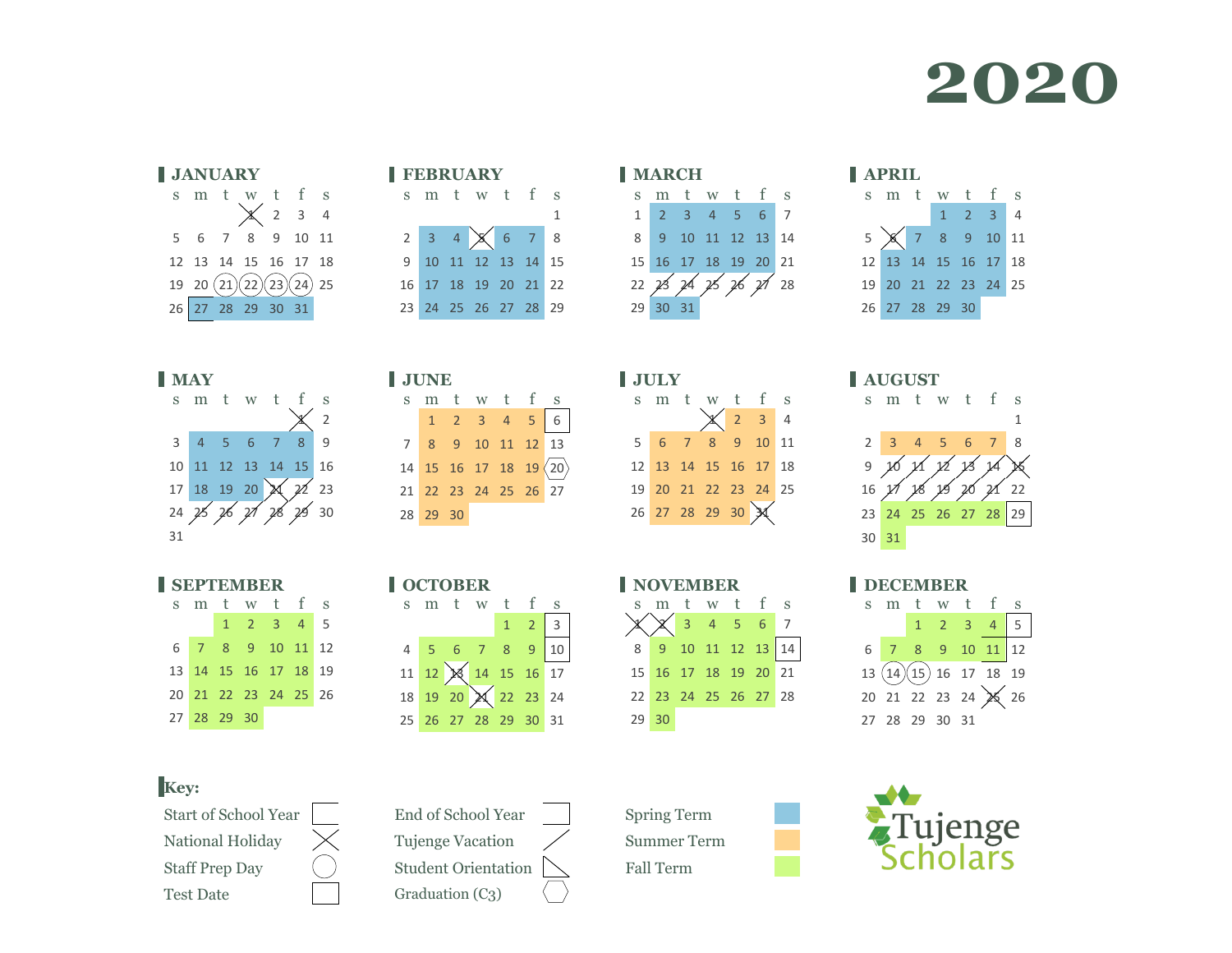# **Tujenge Term 2020**



|  | <b>JANUARY</b>       |              |                                         |  | <b>FEBRUARY</b>        |  |  |  | <b>MARCH</b> |                            |  |  | <b>APRIL</b> |              |  |
|--|----------------------|--------------|-----------------------------------------|--|------------------------|--|--|--|--------------|----------------------------|--|--|--------------|--------------|--|
|  | sm tw tfs            |              |                                         |  | sm tw tfs              |  |  |  | smtwtfs      |                            |  |  | s m t        |              |  |
|  |                      | $\chi$ 2 3 4 |                                         |  |                        |  |  |  |              | 1 2 3 4 5 6 7              |  |  |              |              |  |
|  | 5 6 7 8 9 10 11      |              |                                         |  | $2$ 3 4 $\times$ 6 7 8 |  |  |  |              | 8 9 10 11 12 13 14         |  |  |              | $5 \times 7$ |  |
|  | 12 13 14 15 16 17 18 |              |                                         |  | 9 10 11 12 13 14 15    |  |  |  |              | 15  16  17  18  19  20  21 |  |  |              | 12 13 1      |  |
|  |                      |              | $19$ 20 $\widehat{(21)(22)(23)(24)}$ 25 |  | 16 17 18 19 20 21 22   |  |  |  |              | 22 23 24 25 26 21 28       |  |  |              | 19 20 2      |  |
|  | 26 27 28 29 30 31    |              |                                         |  | 23 24 25 26 27 28 29   |  |  |  |              | 29 30 31                   |  |  |              | 26 27 2      |  |

| <b>MARCH</b> |    |    |                         |  |  |    |  |  |  |  |  |  |
|--------------|----|----|-------------------------|--|--|----|--|--|--|--|--|--|
|              |    |    | s m t w t f s           |  |  |    |  |  |  |  |  |  |
|              |    |    | $1 \t2 \t3 \t4 \t5 \t6$ |  |  |    |  |  |  |  |  |  |
|              |    |    | 8 9 10 11 12 13         |  |  | 14 |  |  |  |  |  |  |
|              |    |    | 15 16 17 18 19 20 21    |  |  |    |  |  |  |  |  |  |
|              |    |    | 22 23 24 25 26 21 28    |  |  |    |  |  |  |  |  |  |
| 29           | 30 | 31 |                         |  |  |    |  |  |  |  |  |  |

|                | <b>APRIL</b>   |  |  |                     |                      |  |  |  |  |  |  |  |  |
|----------------|----------------|--|--|---------------------|----------------------|--|--|--|--|--|--|--|--|
|                |                |  |  |                     | sm tw t f s          |  |  |  |  |  |  |  |  |
|                |                |  |  | $1 \quad 2 \quad 3$ |                      |  |  |  |  |  |  |  |  |
| 5 <sup>1</sup> |                |  |  |                     | 7 8 9 10 11          |  |  |  |  |  |  |  |  |
|                |                |  |  |                     | 12 13 14 15 16 17 18 |  |  |  |  |  |  |  |  |
|                |                |  |  |                     | 19 20 21 22 23 24 25 |  |  |  |  |  |  |  |  |
|                | 26 27 28 29 30 |  |  |                     |                      |  |  |  |  |  |  |  |  |

|                | <b>MAY</b>  |                             |                      |   |                  |
|----------------|-------------|-----------------------------|----------------------|---|------------------|
|                |             |                             | sm tw t f            |   | S                |
|                |             |                             |                      |   |                  |
| 3 <sup>7</sup> |             | 4 5 6 7                     |                      | 8 | q                |
|                |             |                             | 10 11 12 13 14 15 16 |   |                  |
|                | 17 18 19 20 |                             |                      |   | $\frac{23}{2}$   |
| 24             |             | $\cancel{26}$ $\cancel{27}$ |                      |   | $\frac{1}{9}$ 30 |
| 31             |             |                             |                      |   |                  |

| <b>SEPTEMBER</b> |             |  |                      |  |  |  |  |  |  |  |  |  |
|------------------|-------------|--|----------------------|--|--|--|--|--|--|--|--|--|
|                  |             |  | sm tw tfs            |  |  |  |  |  |  |  |  |  |
|                  |             |  | 1 2 3 4 5            |  |  |  |  |  |  |  |  |  |
|                  |             |  | 6 7 8 9 10 11 12     |  |  |  |  |  |  |  |  |  |
|                  |             |  | 13 14 15 16 17 18 19 |  |  |  |  |  |  |  |  |  |
|                  |             |  | 20 21 22 23 24 25 26 |  |  |  |  |  |  |  |  |  |
|                  | 27 28 29 30 |  |                      |  |  |  |  |  |  |  |  |  |
|                  |             |  |                      |  |  |  |  |  |  |  |  |  |

| I JUNE |                            |  |             |  |                                             |  |  |  |  |  |  |  |  |
|--------|----------------------------|--|-------------|--|---------------------------------------------|--|--|--|--|--|--|--|--|
|        |                            |  | sm tw t f s |  |                                             |  |  |  |  |  |  |  |  |
|        |                            |  |             |  | $1 \quad 2 \quad 3 \quad 4 \quad 5 \quad 6$ |  |  |  |  |  |  |  |  |
|        | 7 8 9 10 11 12 13          |  |             |  |                                             |  |  |  |  |  |  |  |  |
|        | $14$ 15 16 17 18 19 $(20)$ |  |             |  |                                             |  |  |  |  |  |  |  |  |
|        | 21 22 23 24 25 26 27       |  |             |  |                                             |  |  |  |  |  |  |  |  |
|        | 28 29 30                   |  |             |  |                                             |  |  |  |  |  |  |  |  |
|        |                            |  |             |  |                                             |  |  |  |  |  |  |  |  |

|  |  | sm tw t f s                                                                                                                                                                                  |  |  |  |  |  |  |  |  |  |  |
|--|--|----------------------------------------------------------------------------------------------------------------------------------------------------------------------------------------------|--|--|--|--|--|--|--|--|--|--|
|  |  |                                                                                                                                                                                              |  |  |  |  |  |  |  |  |  |  |
|  |  | $\begin{array}{ccccccccc} & & & & & & & 1 & & 2 & & 3 \\ & 4 & 5 & 6 & 7 & 8 & 9 & & 10 \\ & & 11 & 12 & \times & 14 & 15 & 16 & 17 \\ & & 18 & 19 & 20 & \times & 22 & 23 & 24 \end{array}$ |  |  |  |  |  |  |  |  |  |  |
|  |  |                                                                                                                                                                                              |  |  |  |  |  |  |  |  |  |  |
|  |  |                                                                                                                                                                                              |  |  |  |  |  |  |  |  |  |  |
|  |  | 25 26 27 28 29 30 31                                                                                                                                                                         |  |  |  |  |  |  |  |  |  |  |
|  |  |                                                                                                                                                                                              |  |  |  |  |  |  |  |  |  |  |

| <b>MAY</b> |  |                          |  | <b>JUNE</b>                         |  |  |                          | <b>JULY</b> |                                      |  |                |  | <b>AUGUST</b>       |                      |          |  |
|------------|--|--------------------------|--|-------------------------------------|--|--|--------------------------|-------------|--------------------------------------|--|----------------|--|---------------------|----------------------|----------|--|
|            |  | sm tw tfs                |  | smtwt fs                            |  |  |                          | sm tw t f s |                                      |  |                |  | s m t               |                      |          |  |
|            |  |                          |  | $1 \quad 2 \quad 3 \quad 4 \quad 5$ |  |  |                          |             |                                      |  | $\times$ 2 3 4 |  |                     |                      |          |  |
|            |  | 3 4 5 6 7 8 9            |  | 7 8 9 10 11 12 13                   |  |  |                          |             | 5 6 7 8 9 10 11                      |  |                |  | $2 \quad 3 \quad 4$ |                      |          |  |
|            |  | 10 11 12 13 14 15 16     |  |                                     |  |  | $14$ 15 16 17 18 19 (20) |             | 12 13 14 15 16 17 18                 |  |                |  |                     |                      | 9 10 11  |  |
|            |  | 17 18 19 20 $\chi$ 22 23 |  | 21 22 23 24 25 26 27                |  |  |                          |             | 19 20 21 22 23 24 25                 |  |                |  |                     |                      | 16 17 18 |  |
|            |  | 24 25 26 21 28 29 30     |  | 28 29 30                            |  |  |                          |             | 26 27 28 29 30 $\cancel{\cancel{3}}$ |  |                |  |                     |                      | 23 24 25 |  |
|            |  |                          |  |                                     |  |  |                          |             |                                      |  |                |  |                     | $\sim$ $\sim$ $\sim$ |          |  |

## **SEPTEMBER OCTOBER NOVEMBER DECEMBER**

|       | smtwtfs              |                    |  |                    |
|-------|----------------------|--------------------|--|--------------------|
|       |                      | $\times$ 3 4 5 6 7 |  |                    |
|       |                      |                    |  | 8 9 10 11 12 13 14 |
|       | 15 16 17 18 19 20 21 |                    |  |                    |
|       | 22 23 24 25 26 27 28 |                    |  |                    |
| 29 30 |                      |                    |  |                    |

|       | <b>AUGUST</b> |                                      |  |                      |
|-------|---------------|--------------------------------------|--|----------------------|
|       |               | s m t w t f s                        |  |                      |
|       |               |                                      |  | $\mathbf{1}$         |
|       |               | 2 3 4 5 6 7 8                        |  |                      |
|       |               | $9$ 10 11 12 13 14 $\cancel{\times}$ |  |                      |
|       |               | 16 17 18 19 20 21 22                 |  |                      |
|       |               |                                      |  | 23 24 25 26 27 28 29 |
| 30 31 |               |                                      |  |                      |





Start of School Year End of School Year Tujenge Term National Holiday  $\chi$  Tujenge Vacation Staff Prep Day  $\left( \begin{array}{c} \end{array} \right)$  Student Orientation Test Date  $\qquad \qquad$  Graduation (C3)